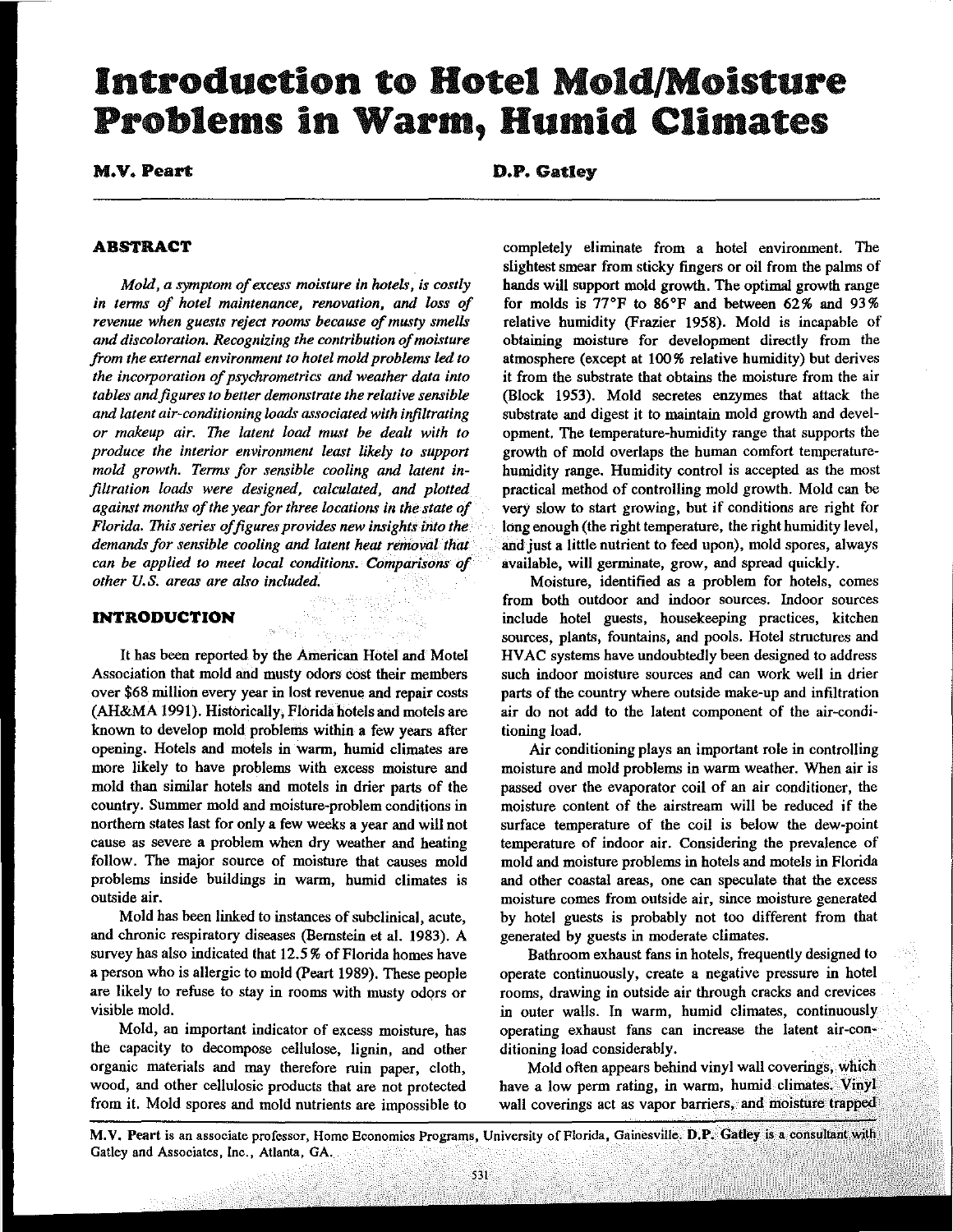behind them condenses on the back surface when the dewpoint temperature behind the surface is above the room temperature. When this occurs on interior walls, the structure may not have been thoroughly cured or dried out before the vinyl was applied. When mold is behind vinyl on exterior walls, moisture that infiltrates or diffuses through exterior walls will condense on the vinyl backing if the room surface temperature is near the outdoor dew-point temperature. Mold grows readily on vinyl backing and on organic glues when conditions are right. The problem of mildew behind vinyl is not addressed in this paper.

Practices in air-conditioner use can also contribute to moisture problems. As much as 19% of the moisture removed during the "compressor on" time can be reevaporated back into the conditioned space if an air conditioner's fan has been set to operate continuously through both on and off portions of the compressor cycle rather in the "auto mode (Khattar et al. 1987a).

Moisture produced inside guest rooms and the inappropriate use of air-conditioning alone cannot account for the prevalence of moisture and mold problems in hotels in warm, humid climates. Outside air is a major contributor, as humid air infiltrates and comes in as people come and go and open doors and windows. The purpose of this paper is to explore the potential contribution of infiltration to hotel moisture and mold problems in warm, humid climates.

#### LITERATURE REVIEW

Until recently, southern moisture and mold problems have been neglected in research. At a national workshop on Moisture Control in Buildings (Bales and Trechsel 1984), all reports addressed moisture-related problems in northern and midwestern states. While several of these papers recognized the need to study moisture problems and building design principles in warm, humid climates, no research in this area was reported. Two reports (Sherwood 1985; TenWolde and Mei 1986) dealt with moisture migration in the exterior walls of houses in warm, humid climates. A conclusion was that some recommendations for building insulation and vapor barriers developed for cold climates should be revised for warm, humid climates.

Reports presented at symposiums on Improving Building Energy Efficiency in Hot and Humid Climates have recognized the scarcity of information about high moisture levels in structures and the need for moisture management in warm, humid parts of the country. Reports addressed concerns about dehumidification, with studies on simulation of high-efficiency air conditioners (Katipamula et al. 1988), a control for energy-efficient sensible and latent cooling (Andrews 1989), a relative humidity sensor (Lofgren and Mills 1988), moisture adsorption and desorption of internal building materials and furnishings (Fairey and Kosar 1988), airflow modulators (Crawford 1987), desiccant dehumidification (Cromer 1988; Andrews et al. 19S5), and the use of heat pipes (Khattar and Kleebaugh 1987).

An important reason humid air contributes so much to mold problems is that wood, cloth, and the organic content of many building materials such as gypsum board and concrete block are hygroscopic (Martin and Veershoor 1986). When furnishings are exposed to high humidity, as they might be in hotel rooms when people leave their balcony doors open at night, the moisture absorbed can contribute to the latent cooling load for several days (West and Hansen 1988). Insufficient air conditioning can produce a cool, clammy atmosphere and promote mold growth. Guests will be uncomfortable and inclined to reduce their thermostat settings and increase energy use and costs.

### THE DILEMMA

The relationship between air temperature and the amount of moisture air can hold is represented by a simplified psychrometric chart in Figure 1. The air at 75°F, 50% relative humidity, in a 300-square-foot hotel room will hold about L8 pints of water (Point A). On a warm day in Florida, the same amount of outside air at 95°F, 50% relative humidity, will hold about 3.2 pints of water (Point B). Each air change will require about 900 Btu to reduce air temperature from 95°F to 75°F and about 1600 Btu to reduce the moisture content of air at 95°F, 50% relative humidity, to the level of air at 75°F, 50% relative humidity.

Weather reports provided by TV, radio, and newspapers often provide the relative humidity of air. But the relative humidity changes with the temperature. During the early morning hours of a typical August day in Orlando, the temperature is at its lowest and the relative humidity is about 100% (Figure 2). As the air wamas during the day, it can hold more moisture, so the relative humidity falls.



*Figure 1 Psychrometric chart.*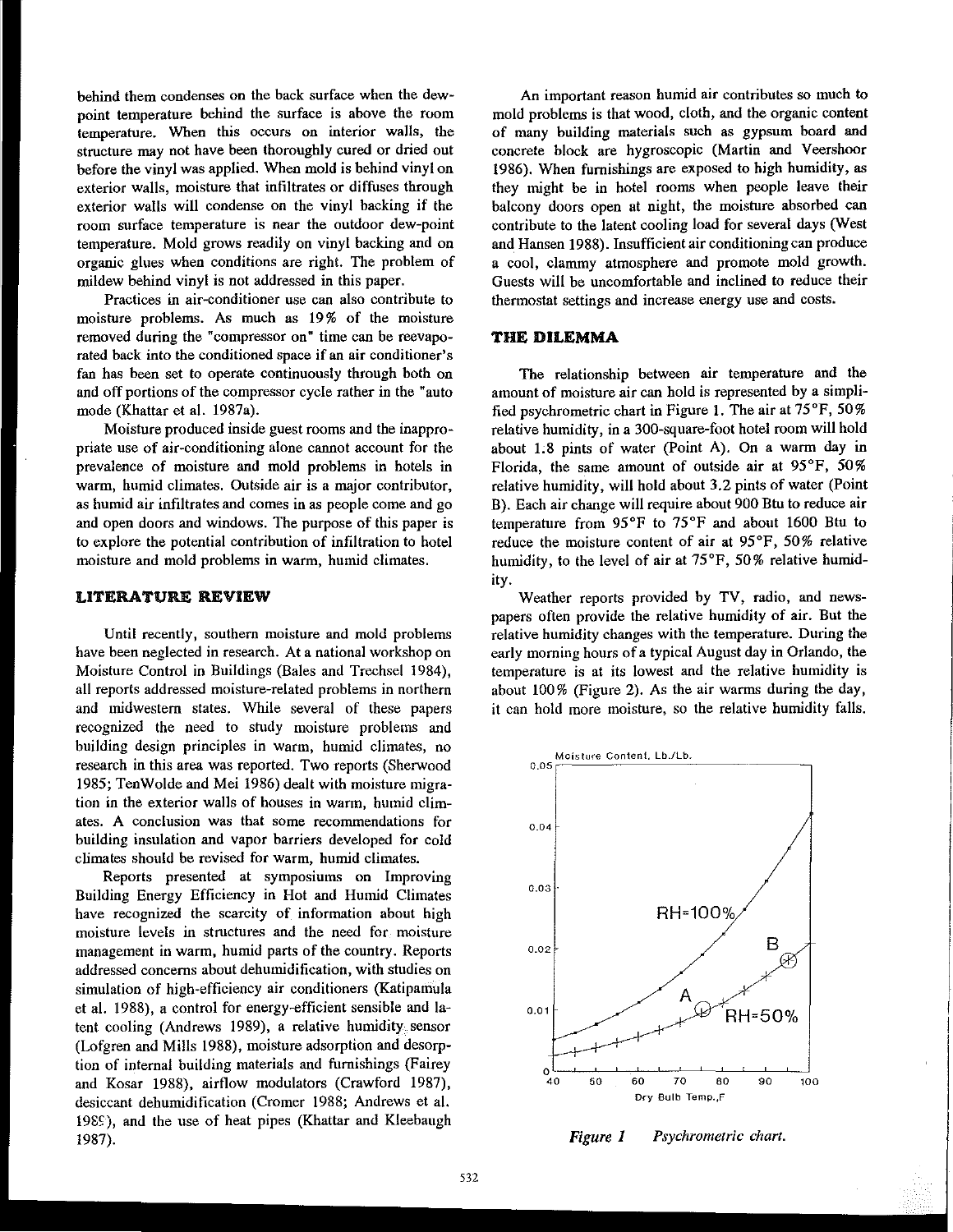

*Figure 2 Temperature, humidity, and dew-point temperature.* 

The straight line across the center of the figure represents the dew-point temperature as well as the actual moisture content of air. The dew-point temperature tends to stay about the same as the nighttime low temperature all day and is a good indicator of the absolute moisture content of air **for a day. When it rains or when moist air is blown in from**  the coast, the relative humidity and actual amount of moisture in the air will, of course, be higher. During cool, dry weather, the dew-point temperatures will be lower.

If the outside air dew point is above 55°F, air that infiltrates or make-up air that is not adequately dehumidified significantly impacts the humidity load. When the dewpoint temperature of outside air is 55°F or lower, the humidity of infiltrated air will require no dehumidification assuming that the room is maintained at 75°F. At these conditions, the room's relative humidity will be 50% or **lower. At this condition, the room's air conditioning can**  easily remove the moisture produced by hotel guests. The picture changes as the outdoor dew point gets higher. Each **air exchange brings in more moisture, and a point is reached where the moisture level of the outdoor air entering through an air conditioner or other air intake vent exceeds**  the rate that can be accommodated by the air conditioner's dehumidification.

# **COMPARING SENSIBLE COOLING AND LATENT INFILTRATION LOADS**

Humid outside air that enters hotels through vents, **cracks, or crevices as make-up air or through open doors**  and windows is generally the greatest source of excess moisture in hotels in warm, humid climates. To demonstrate the magnitude of the latent content of air that infiltrates, a comparative tool has been developed by defining the sensible cooling infiltration load (SCIL) and the latent infiltration load (LIL). These values for outside air show the relative magnitudes of both the sensible cooling and latent loads for air that infiltrates.

Cooling degree-days (hase of 65°F) have been used in past decades to indicate the economic impact of the sensible cooling load. Cooling degree-days vary with location and **climatic conditions. There is, however, no comparable term**  for determining the level of the latent heat load. Not understanding the magnitude of this latent air-conditioning **load can cause considerable confusion when air conditioning**  is sized for hotel use in warm, humid climates. Sensible cooling and latent loads of outside air have been developed **to permit a comparison of energy required to condition**  infiltration and make-up air to a comfortable, energyefficient, mold-safe environment of 75°F, 60% RH.

#### **Sensible Cooling Infiltration Load**

The monthly sensible cooling infiltration load has units of Btu/cfm and is defined as the sensible heat that must be **removed from one cfm of outside air during a month to**  sensibly cool it to a room temperature of  $75^{\circ}$ F. We call this sensible cooling infiltration load (SCIL). SCIL is calculated as follows:

$$
SCH = (T_{Mo.Av} - T_i) \times D \times 24 \text{ hours/day}
$$
  
 
$$
\times SpH_a \times 4.5
$$
 (1)

**where** 

| SCIL        | $=$     | sensible cooling infiltration load;          |
|-------------|---------|----------------------------------------------|
|             | $=$     | average monthly temperature;                 |
| $T_{Mo.Av}$ | $=$ $-$ | indoor design temperature, 75°F;             |
| D           | $=$     | days in month;                               |
| $SpH_a$     | $=$ $-$ | specific heat of air;                        |
| 4.5         | $=$     | a conversion constant, i.e.,                 |
|             |         | 0.075 lbs/ft <sup>3</sup> $\times$ 60 min/h. |

#### **Latent Infiltration Load**

The monthly latent cooling infiltration load has units of Btu/cfm and is defined as the latent heat that must be **removed from one cfm of outside air during the month to reduce its moisture content to a level corresponding to**  75°F, 60 % relative humidity. The monthly latent infiltration load is calculated as follows:

$$
\text{LLL} = (W_o - W_i) \times D \times 24 \text{ hours/day} \tag{2}
$$
\n
$$
\times H_c \times 4.5
$$

**where** 

| LIL          |     | $=$ latent infiltration load;                                      |
|--------------|-----|--------------------------------------------------------------------|
| W,           |     | $=$ humidity ratio of air at average outdoor dew-                  |
|              |     | point per month;                                                   |
| W,           | $=$ | humidity ratio of conditioned air at 75°F,                         |
|              |     | 60% RH:                                                            |
| D            | $=$ | days in month;                                                     |
|              | $=$ | heat of vaporization;                                              |
| $H_c$<br>4.5 |     | a conversion constant, i.e., 0.075 lbs/ft <sup>3</sup> $\times$ 60 |
|              |     | min/h                                                              |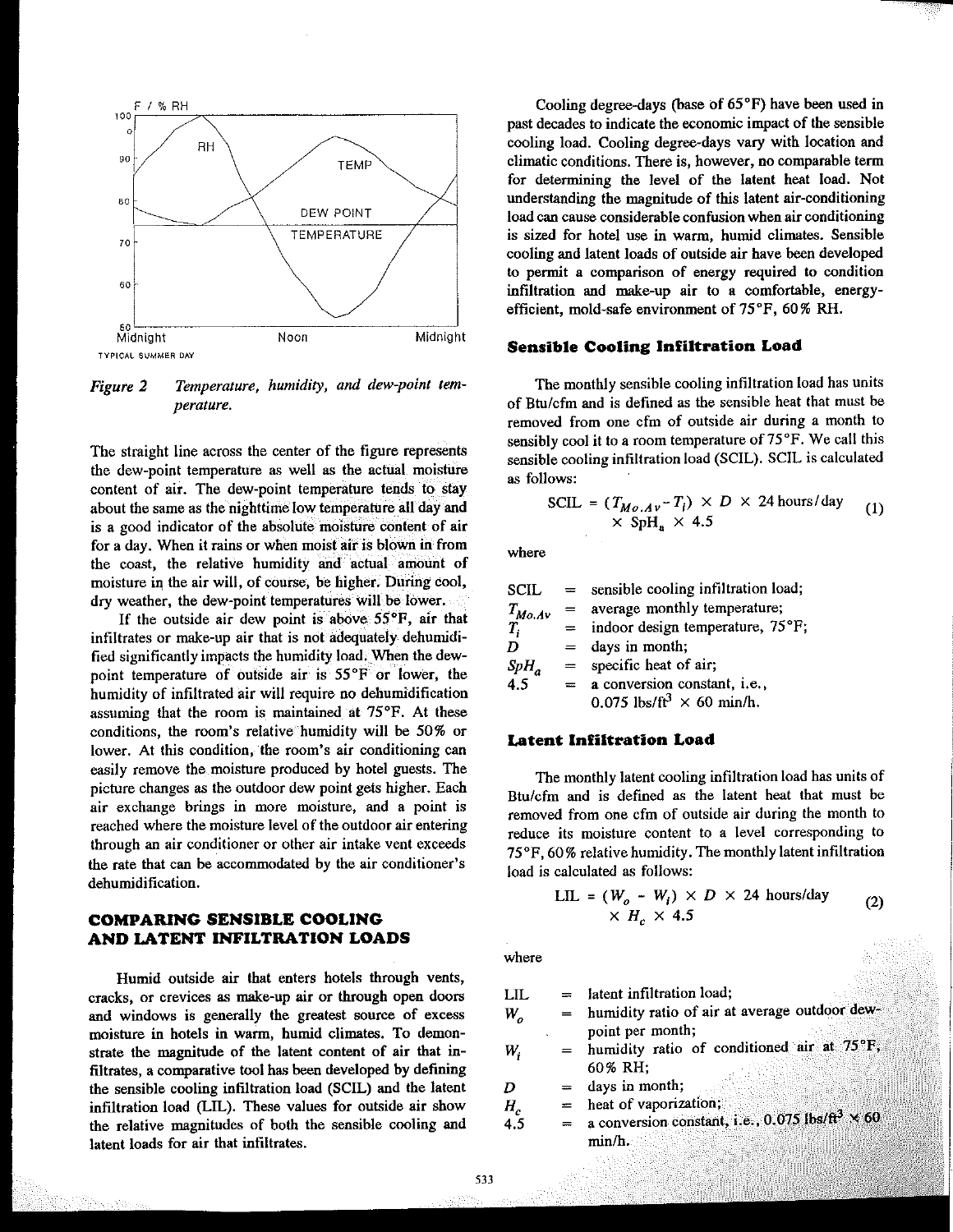# Sensible/Latent Infiltration Charts

The sensible cooling and latent infiltration loads have been plotted using weather data from Orlando, Florida, and other locations in the southeastern United States, as well as for Atlanta, Georgia, and Columbus, Ohio, for comparisons. Figure 3 shows that little sensible heat removal is indicated in Orlando before May, and it drops off considerably in the last two months in the year. At maximum, the sensible cooling infiltration load is about 15,900 Btu/cfm.

As the sensible cooling infiltration load in Orlando increases, the latent infiltration load increases as well. In fact, the latent load is far in excess of the sensible cooling load for several months in the year. This shows that during summer months, all the outside air that comes into an airconditioned hotel from make-up air and infiltration will require more energy for moisture removal than for temperature reduction. If the air temperature is reduced too rapidly and the thermostat is satisfied, the air conditioning will cycle off. Moisture will no longer be removed. Air-conditioning units with a high sensible heat ratio (SHR) will reduce air temperature too rapidly for sufficient dehumidification to occur if the latent load exceeds the sensible load. This can happen when the latent load of air that infiltrates is high, as is true in Florida in summer months. Hotels will feel clammy, furnishings will become damp, and mold can grow. In the fall months, the days become cooler. Little air conditioning is needed, but the moisture in the outside air is still very high. With no air conditioning or cooling .needed, mold is likely to keep spreading.

Figures 4 and 5 show the sensible and latent infiltration loads for Tallahassee and Miami. In Tallahassee the average conditions suggest that the outside air is much drier in the winter months. In that part of the state, homes and possibly hotels can experience cold weather moisture problems if they are tightly constructed, much moisture is produced inside, and adequate ventilation is not provided. In Miami, cooling is indicated for every month, and the latent in-



Figure 3 Sensible and latent infiltration loads—Orlan*do, Florida.* 



*Figure 4 Sensible and latent infiitration loads-Tal/ahassee, Florida.* 



*Figure 5 Sensible and latent infiltration loads-Miami, Florida.* 

filtration load is always equal to or greater than the sensible load. The weather data used in these figures were taken from weather stations.

The sensible and latent infiltration loads for Galveston, Texas, and Mobile, Alabama, are presented in Figures 6 and 7. Weather patterns influence the shapes of the curves but generally show a huge latent load for air that is infiltrated. The humidity level in locales adjacent to coasts and rivers will usually be higher than that shown at weather stations.

Figures 8 and 9 show the sensible and latent inftltration loads for Atlanta and Columbus. Latent loads are of short duration and not as severe as in southern coastal areas. Airconditioning equipment may not have adequate latent heat removal capacity unless tight construction is used to restrict infiltration and make-up air is introduced at 55°F or a lower dew-point temperature. Some hotels in Florida are now using labels on balcony doors advising guests to keep the doors closed because of high outdoor humidity.

The two tables following permit a comparison of dewpoint temperatures throughout Florida. The average dewpoint temperatures by month for nine Florida weather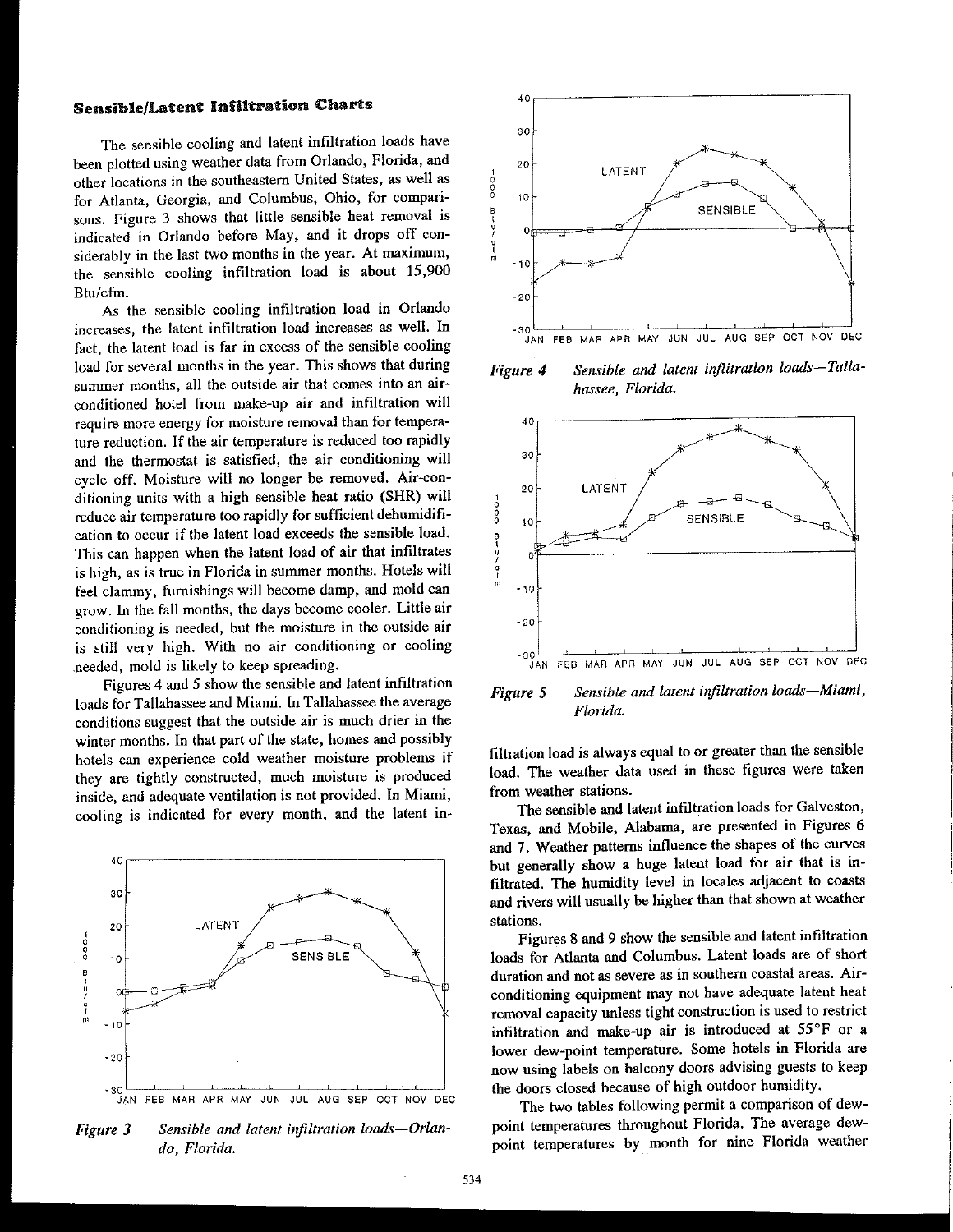

*Figure 6 Sensible and latent infiltration loads-Galveston, Texas.* 



*Figure 8 Sensible and latent infiltration loads-Atlanta, Georgia.* 

station locations from May through November were above 55°F (Table I). In contrast, dew-point temperatures in Atlanta and Columbus show that periods of high humidity there are much shorter and, even in summer weather, are much lower.

Average humidity levels, however, do not tell much about the day-to-day humidity levels. Table 2 shows the daily highest low temperatures and the lowest low temperatures for the same Florida weather stations. Except for January in Pensacola and Tallahassee, there will probably be days when the dew-point temperature all over Florida will be above  $55^{\circ}$ F and humid enough to promote mold growth in botel rooms if air conditioning is not managed well.

During times of the year when hotel rooms are heated, the relative humidity indoors will be lower because of the low moisture content of the air that comes in from the outside. On the other hand, to have comfortable conditions inside when it is warm and humid outside, moisture removal is a must. Dehumidification to an appropriate level can take more energy than sensible cooling.



*Figure 7 Sensible and latent infiltration loads-Mobile, Alabama.* 



*Figure 9 Sensible and latent infiltration loads-Columbus, Ohio.* 

#### CONCLUSIONS

Handling hotel moisture and mold problems in warm, humid climates requires attack from all directions.

- Tight construction must be used to inhibit infiltration. Costly renovations in hotels with moisture problems will not last long if infiltration is not remedied.
- Air-conditioner sizing should realistically factor in the heavy latent cooling load in warm, humid climates. Design for a low sensible heat ratio (SHR) is a must. Where humidity is unusually high, the best option is to provide make-up air at 55°F dew point or lower. (Otherwise, air conditioners with dehumidification enhancements, such as hot gas reheat, heat pipes, or desiccants, should be considered.)
- The air conditioner's evaporator fan should be set to cycle on and off with the compressor.
- Regular maintenance checks should ensure no air leakage around air conditioners. Filters must be changed frequently to avoid blocking the intended air path.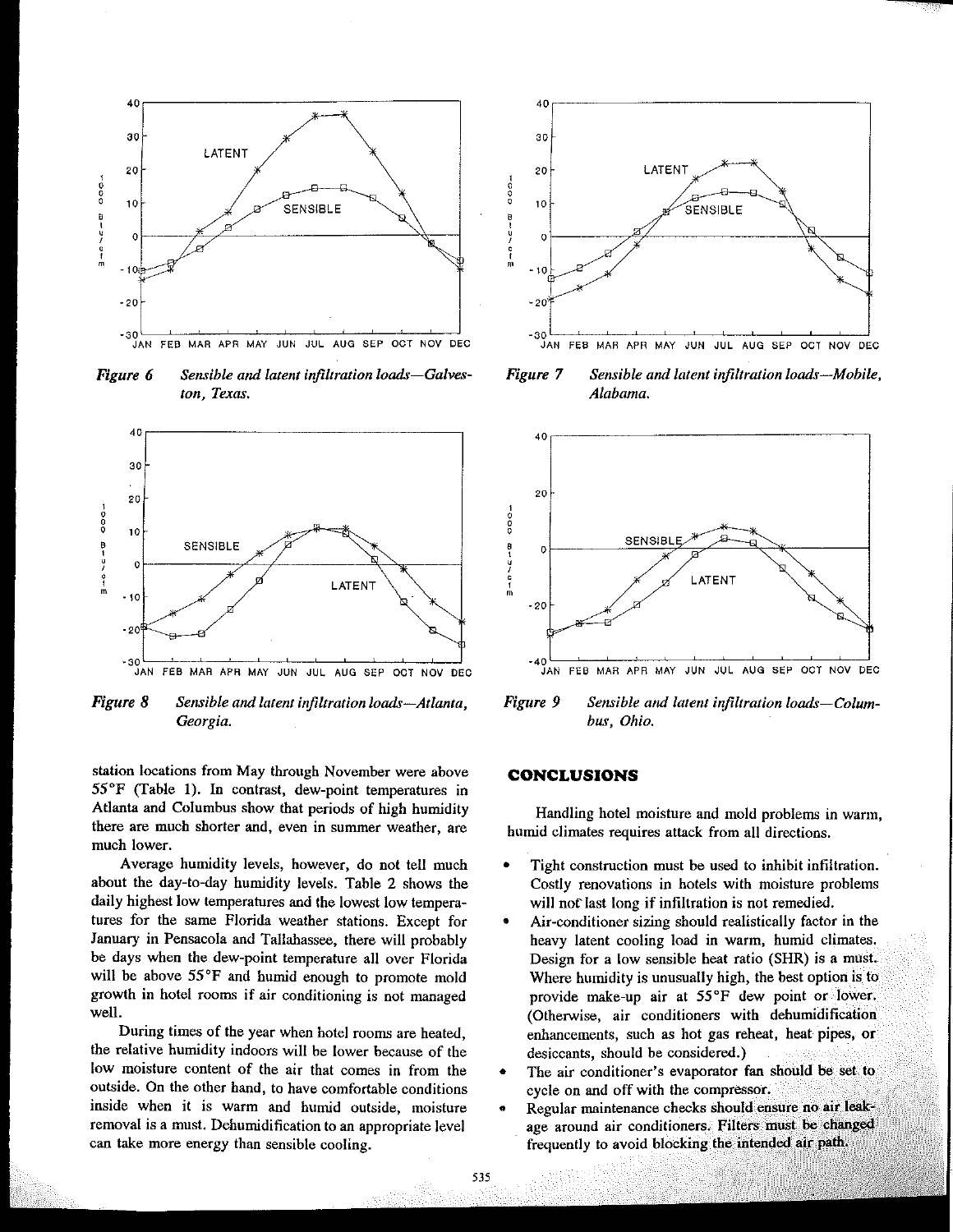| (12 months, 9 Florida Weather Stations)           |                  |                  |                |                  |                  |                  |                  |                 |                  |                  |                  |                  |  |
|---------------------------------------------------|------------------|------------------|----------------|------------------|------------------|------------------|------------------|-----------------|------------------|------------------|------------------|------------------|--|
|                                                   | J                | F                | М              | Α                | M                | J                | J                | Α               | S                | O                | Ν                | D                |  |
| Pensacola                                         | 41               | 48               | 50             | $\frac{56}{5}$   | 67               | $\frac{74}{5}$   | <u>76</u>        | $\overline{14}$ | <u>72</u>        | $\underline{66}$ | $\underline{60}$ | 41               |  |
| Tallahassee                                       | 36               | 43               | 44             | 46               | <u>60</u>        | <u>69</u>        | $\overline{21}$  | $\overline{20}$ | $\underline{69}$ | $\underline{64}$ | $\underline{56}$ | 34               |  |
| Gainesville                                       | 43               | 50               | 48             | 52               | $\underline{62}$ | $\underline{70}$ |                  | $\frac{71}{2}$  | $\overline{20}$  | $\underline{67}$ | $\underline{61}$ | 41               |  |
| Jacksonville                                      | 40               | 48               | 48             | 51               | $\frac{61}{65}$  | 71               | $\frac{71}{74}$  | $\frac{72}{2}$  | $\overline{20}$  | 67               | 61               | 39               |  |
| Orlando                                           | 49               | 51               | $\frac{55}{2}$ | <u>56</u>        |                  | $\frac{72}{2}$   | $\overline{73}$  | $\frac{74}{1}$  | 73               | <u>71</u>        | 64               | 48               |  |
| Tampa                                             | 49               | $\underline{56}$ | 55             | 58               | 67               | $\overline{23}$  | $\frac{75}{2}$   | $\frac{74}{1}$  | $\frac{74}{1}$   | $\frac{71}{74}$  | $\underline{65}$ | 49               |  |
| Ft. Myers                                         | 53               | $\overline{57}$  | 57             | <u>59</u>        | 67               | $\overline{13}$  | $\frac{74}{1}$   | $\frac{74}{1}$  | $\overline{74}$  |                  | 67               | 53               |  |
| Miami                                             | $\underline{56}$ | <u>60</u>        | 60             | 62               | $\overline{71}$  | $\frac{75}{2}$   | $\underline{76}$ | 77              | <u>76</u>        | $\overline{74}$  | <u>69</u>        | $\underline{58}$ |  |
| <b>Key West</b>                                   | 62               | 66               | 66             | $\underline{68}$ | <u>76</u>        | 79               | $\underline{80}$ | $\overline{79}$ | $\overline{28}$  | $\overline{28}$  | $\frac{74}{1}$   | $\underline{64}$ |  |
| *October-December, 1985; January-September, 1986. |                  |                  |                |                  |                  |                  |                  |                 |                  |                  |                  |                  |  |
| <b>Other Locations</b>                            |                  |                  |                |                  |                  |                  |                  |                 |                  |                  |                  |                  |  |
| Atlanta, GA                                       | 34               | 34               | 39             | 48               | 57               | 65               | 68               | 67              | 62               | 51               | 40               | 34               |  |
| Columbus, OH                                      | 23               | 24               | 30             | 40               | 50               | 59               | 63               | 62              | 55               | 44               | 33               | 25               |  |

TABLE 1 Average Dew-Point Temperatures<sup>\*</sup>  $(^{\circ}F)$ 

TABLE 2 Maximum/Minimum Low Temperatures<sup>\*</sup> ( $\mathrm{F}$ ) (12 Months, 9 Florida Weather Stations)

|                                                                                               |       |       | м     |       |       |       |              |              |       | O             | N     | Ð     |  |
|-----------------------------------------------------------------------------------------------|-------|-------|-------|-------|-------|-------|--------------|--------------|-------|---------------|-------|-------|--|
| Pensacola                                                                                     | 51/27 | 63/30 | 67/29 | 62/46 | 74/58 | 78/71 | 80/72        | 83/64        | 74/65 | 73/50         | 71/43 | 66/29 |  |
| Tallahassee                                                                                   | 53/26 | 63/29 | 65/20 | 59/38 | 67/49 | 73/63 | <u>76/68</u> | 78/61        | 73/65 | <u>72</u> /48 | 72/33 | 63/13 |  |
| Gainesville                                                                                   | 60/17 | 64729 | 65/26 | 58/48 | 71/52 | 74/67 | <u>75/70</u> | 72/69        | 71/65 | 72/51         | 68/38 | 65/19 |  |
| Jacksonville                                                                                  | 58/22 | 62/34 | 68/29 | 62/39 | 70/48 | 74/65 | <u>75/66</u> | <u>75/67</u> | 72/65 | 73/54         | 74744 | 66/20 |  |
| Orlando                                                                                       | 60/26 | 65/39 | 64/35 | 62/47 | 70/58 | 74/70 | 78/70        | 76/73        | 75/70 | 74/61         | 75/46 | 69/25 |  |
| Tampa                                                                                         | 61/26 | 68/39 | 70/35 | 63/51 | 72/65 | 76/69 | 80/71        | 76/71        | 75/70 | 71/63         | 76/46 | 72/28 |  |
| Ft. Myers                                                                                     | 62/31 | 66/40 | 70/35 | 65/41 | 70/61 | 74/72 | 77/70        | 76/71        | 76/70 | 77/70         | 76/58 | 69/33 |  |
| Miami                                                                                         | 60/32 | 72/48 | 75/39 | 67/55 | 73/63 | 79/72 | <u>79/73</u> | 80/74        | 80/83 | 78/70         | 77/53 | 70/38 |  |
| Key West                                                                                      | 68/36 | 74/51 | 78/47 | 75/64 | 80/71 | 80/74 | 83/76        | 83/73        | 83/74 | 82/74         | 79/64 | 73/44 |  |
| 1985 ·<br>* October<br>1986.<br>September.<br>December<br>January<br>$\overline{\phantom{a}}$ |       |       |       |       |       |       |              |              |       |               |       |       |  |

- Bath exhaust fans should be equipped with limited **timers to avoid long use. Where hotel exhaust systems run continuously, make-up air should come from a conditioned source and be delivered at a dew-point temperature of 55°F or lower. Keeping indoor air**  pressure high will help limit humid air infiltration.
- Housekeeping should include in daily reports any leaks **Of air-conditioning problems. Doors to the exterior**  should be kept closed when rooms are being cleaned.
- **The behavior of guests that contributes to moisture**  problems cannot be changed, but controls can be used to tum the air conditioning off automatically when **balcony doors are open. There are now technical devices that sense the presence of guests and reset the air-conditioner thermostat to a higher temperature when they leave. Humidistats may have a role in air-con**ditioner operation but cannot be effective if air conditioning does not have a low enough sensible heat **ratio.**

#### REFERENCES

- AH&MA. 1991. Mold and mold in hotels and motels. American Hotel & Motel Association.
- Andrews, J., J. Lamontagne, and M. Piraino. 1989. Independent control of sensible and latent cooling in small buildings. *Sixth Annual Symposium on Improving Building Energy Efficiency in Hot and Humid Climates,*  pp. B29-B33.
- Bales, E., and H. Trechsel. 1984. Moisture control in buildings workshop. *Proceedings of Building Thermal Envelope Coordinating Council.* **Washington, D.C.**
- **Bernstein, R.S., W.G. Sorenson, D. Garabrant, and R.D.**  Treitman. 1983. Exposures to respirable, airborne **penicillium from a contaminated ventilation system: Clinical, environmental epidemiological aspects.**  *An"lerican Industrial 'Hygiene Association Journal*  44:161-169.